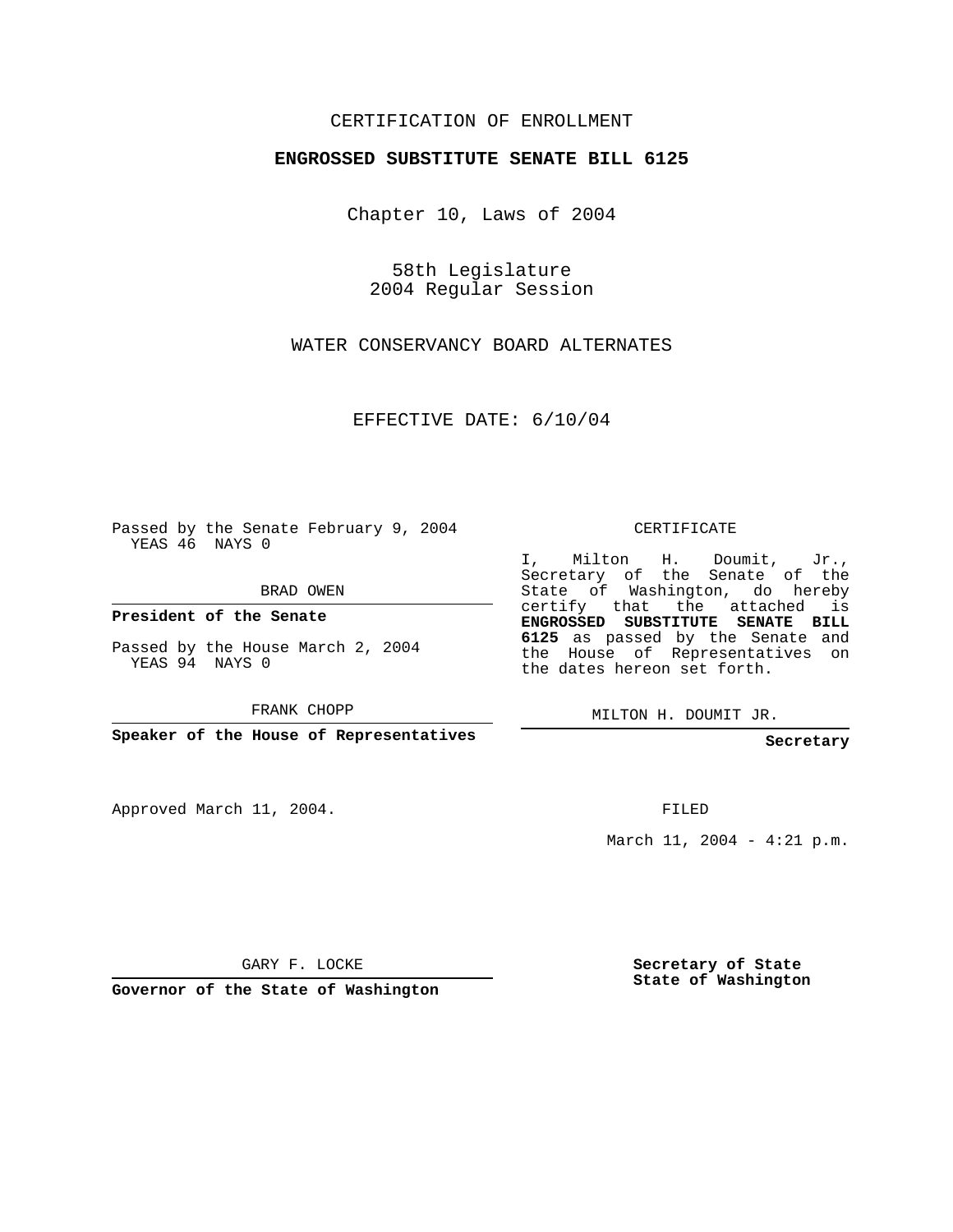## **ENGROSSED SUBSTITUTE SENATE BILL 6125** \_\_\_\_\_\_\_\_\_\_\_\_\_\_\_\_\_\_\_\_\_\_\_\_\_\_\_\_\_\_\_\_\_\_\_\_\_\_\_\_\_\_\_\_\_

\_\_\_\_\_\_\_\_\_\_\_\_\_\_\_\_\_\_\_\_\_\_\_\_\_\_\_\_\_\_\_\_\_\_\_\_\_\_\_\_\_\_\_\_\_

Passed Legislature - 2004 Regular Session

## **State of Washington 58th Legislature 2004 Regular Session**

**By** Senate Committee on Natural Resources, Energy & Water (originally sponsored by Senator Morton)

READ FIRST TIME 01/23/04.

1 AN ACT Relating to alternate members of a water conservancy board; 2 and amending RCW 90.80.010, 90.80.035, 90.80.050, 90.80.070, and 3 90.80.120.

4 BE IT ENACTED BY THE LEGISLATURE OF THE STATE OF WASHINGTON:

 **Sec. 1.** RCW 90.80.010 and 2001 c 237 s 7 are each amended to read as follows: The following definitions apply throughout this chapter, unless the context clearly requires otherwise. (1) "Alternate" means an individual: (a) Who is appointed by the county legislative authority or authorities under RCW 90.80.050(3); (b) who is trained under the requirements of RCW 90.80.040; and (c) who, 12 while serving as a replacement for an absent or recused commissioner: 13 (i) May serve and vote as a commissioner; (ii) is subject to any requirement applicable to a commissioner; and (iii) counts toward a 15 quorum. (2) "Board" means a water conservancy board created under this 17 chapter. 18 ( $(\langle 2 \rangle)$  (3) "Commissioner" means <u>an individual who is appointed by</u>

19 the county legislative authority or authorities as a member of a water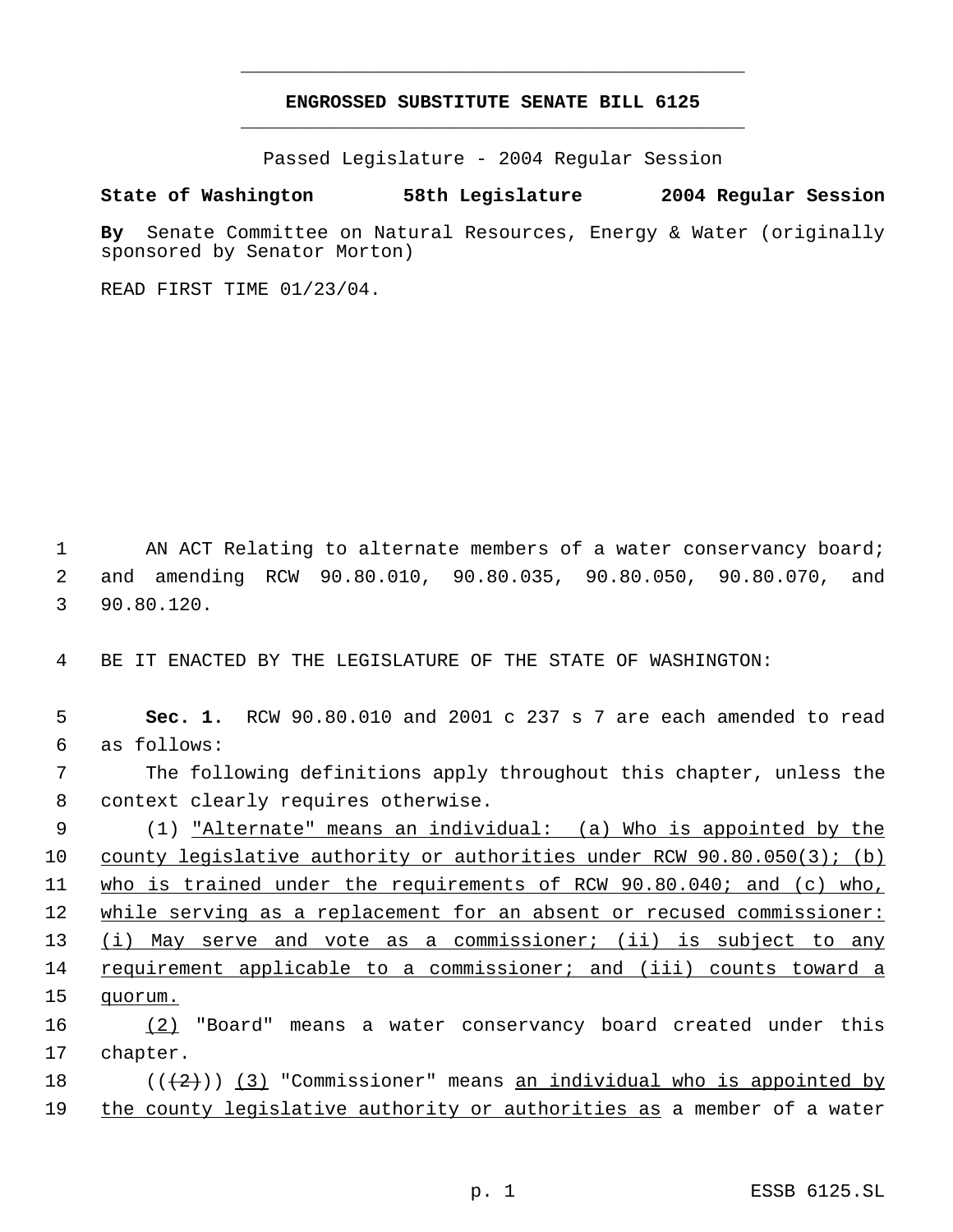conservancy board under RCW 90.80.050(1), or an alternate appointed under RCW 90.80.050(3) while serving as a replacement for an absent or recused commissioner.

( $(\frac{4}{3})$ )  $(4)$  "Department" means the department of ecology.

 $((4+))$  (5) "Director" means the director of the department of ecology.

7 ( $(\overline{5})$ ) (6) "Record of decision" means the conclusion reached by a water conservancy board regarding an application for a transfer filed with the board.

10  $((\langle 6 \rangle) )$  (7) "Transfer" means a transfer, change, amendment, or other alteration of a part or all of a water right authorized under RCW 90.03.380, 90.03.390, or 90.44.100.

 **Sec. 2.** RCW 90.80.035 and 2001 c 237 s 8 are each amended to read as follows:

 (1) If a county is the only county having lands comprising a water resource inventory area as defined in chapter 173-500 WAC, the county may elect to establish a water conservancy board for the water resource inventory area, rather than for the entire county.

 (2) Counties having lands within a water resource inventory area may jointly petition the department for establishment of a water conservancy board for the water resource inventory area. Counties may jointly petition the department to establish boards serving multiple counties or one or more water resource inventory areas. For any of these multicounty options, the counties must reach their joint determination on the decision to file the petition, on the proposed bylaws, and on other matters relating to the establishment and operation of the board in accordance with the provisions of this chapter and chapter 39.34 RCW, the interlocal cooperation act. Each county must meet the requirements of RCW 90.80.020(2). The counties must jointly determine the sufficiency of a petition under RCW 90.80.020(3) and each county legislative authority must hold a hearing in its county.

 (3) If establishment of a multicounty water conservancy board under any of the options provided in subsection (2) of this section is approved by the department, the counties must jointly appoint the board commissioners and jointly appoint members to fill vacancies as they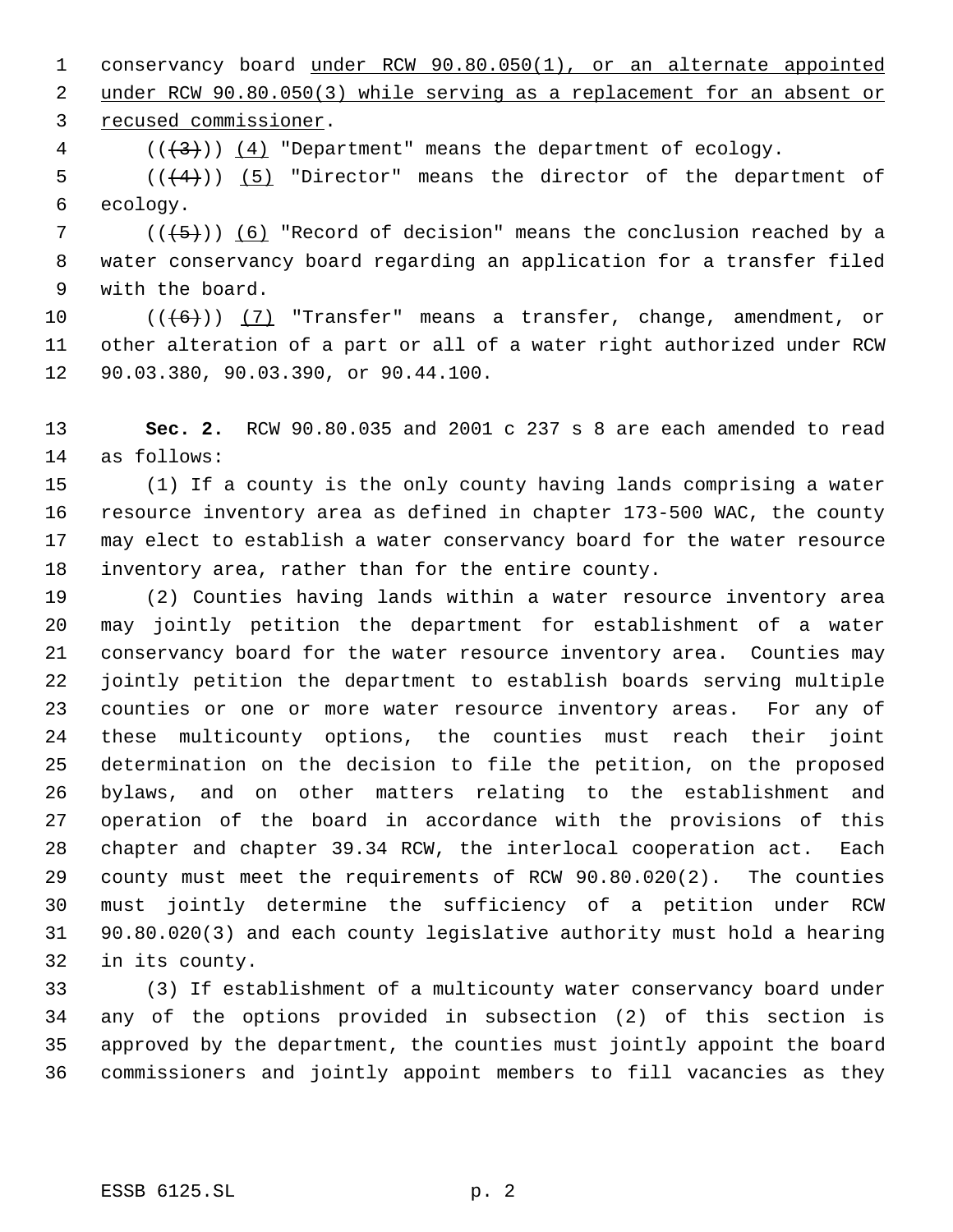1 occur, and may jointly appoint alternates in accordance with the provisions of this chapter and chapter 39.34 RCW.

 (4) A board established for more than one county or for one or more water resource inventory areas has the same powers as other boards established under this chapter. The board has no jurisdiction outside the boundaries of the water resource inventory area or areas or the county or counties, as applicable, for which it has been established, except as provided in this chapter.

 (5) The counties establishing a board for a multiple county area must designate a lead county for purposes of providing a single point of contact for communications with the department. The lead county shall forward the information required in RCW 90.80.030(1) for each county.

 **Sec. 3.** RCW 90.80.050 and 2001 c 237 s 10 are each amended to read as follows:

 (1) A water conservancy board constitutes a public body corporate and politic and a separate unit of local government in the state. Each board shall consist of three commissioners appointed by the county legislative authority or authorities as applicable for six-year terms. The county legislative authority or authorities shall stagger the initial appointment of commissioners so that the first commissioners who are appointed shall serve terms of two, four, and six years, respectively, from the date of their appointment. The county legislative authority or authorities may appoint two additional commissioners, for a total of five. If the county or counties elect to appoint five commissioners, the initial terms of the additional commissioners shall be for three and five-year terms respectively. All vacancies shall be filled for the unexpired term.

 (2) The county legislative authority or authorities shall consider, but are not limited in appointing, nominations to the board by people or entities petitioning or requesting the creation of the board. The county legislative authority or authorities shall ensure that at least one commissioner is an individual water right holder who diverts or withdraws water for use within the area served by the board. The county legislative authority or authorities must appoint one person who is not a water right holder. If the county legislative authority or authorities choose not to appoint five commissioners, and as of May 10,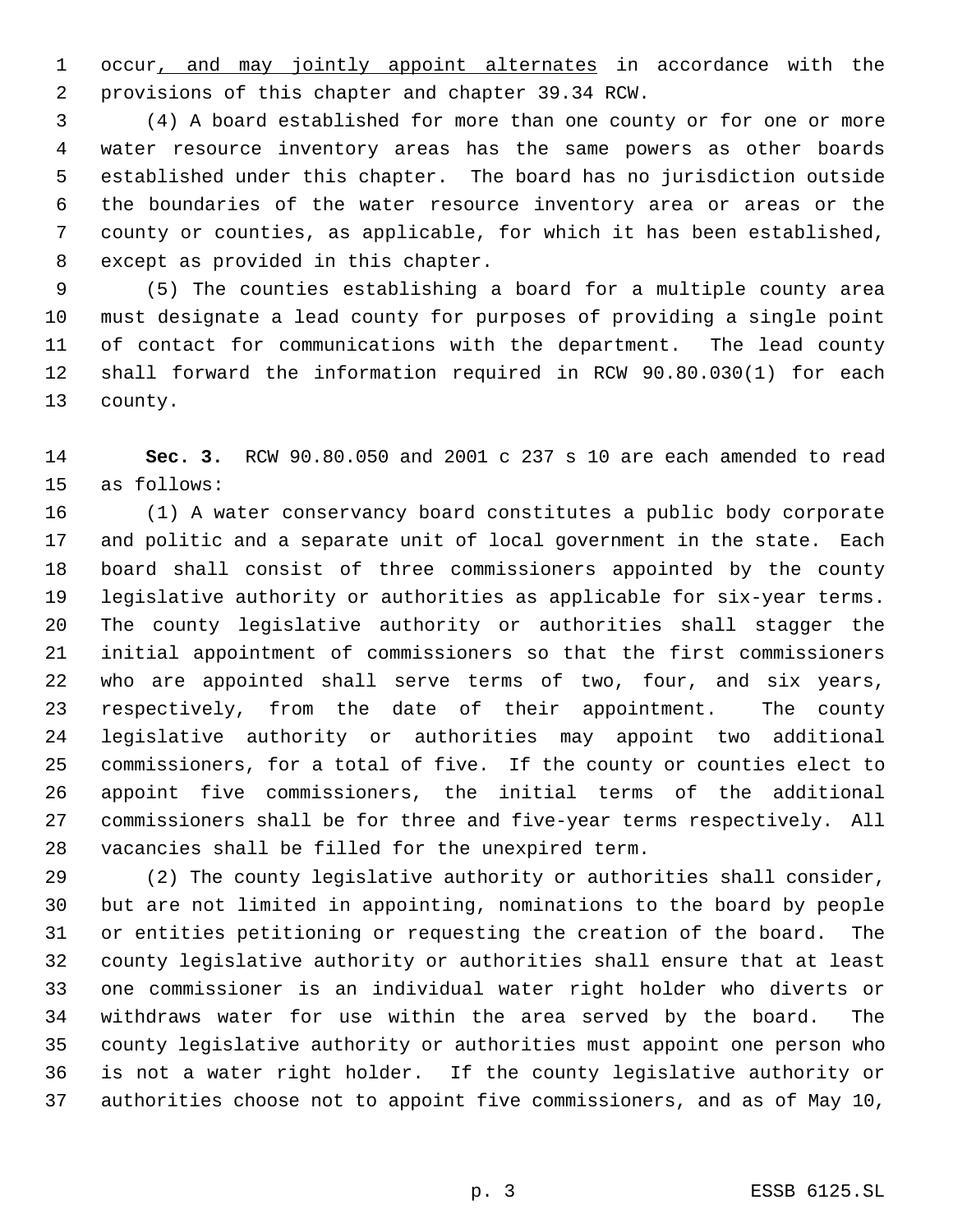2001, there is no commissioner on an existing board who is not a water right holder, the county or counties are not required to appoint a new commissioner until the first vacancy occurs. In making appointments to the board, the county legislative authority or authorities shall choose from among persons who are residents of the county or counties or a county that is contiguous to the county that the water conservancy board is to serve.

 (3) The county legislative authority or authorities may appoint up to two alternates to serve in a reserve capacity as replacements for 10 absent or recused commissioners, and while serving in that capacity an 11 alternate may serve for all or any portion of a meeting of the board. Alternates do not hold an appointed commissioner position on a board as 13 set forth under subsection (1) of this section. An alternate shall be appointed to serve a six-year term.

 (4) No commissioner may participate in a record of decision of a board until he or she has successfully completed the necessary training required under RCW 90.80.040. Commissioners shall serve without compensation, but are entitled to reimbursement for necessary travel expenses in accordance with RCW 43.03.050 and 43.03.060 and costs incident to receiving training.

 **Sec. 4.** RCW 90.80.070 and 2001 c 237 s 11 are each amended to read as follows:

 (1) A person proposing a transfer of a water right may elect to file an application with a water conservancy board, if a board has been established for the geographic area where the water is or would be diverted, withdrawn, or used. If the person has already filed an application with the department, the person may request that the department convey the application to the conservancy board with jurisdiction and the department must promptly forward the application. A board is not required to process an application filed with the board. If a board decides that it will not process an application, it must return the application to the applicant and must inform the applicant that the application may be filed with the department. An application to the board for a transfer shall be made on a form provided by the department. A board may require an applicant to submit within a reasonable time additional information as may be required by the board in order to review and act upon the application. At a minimum, the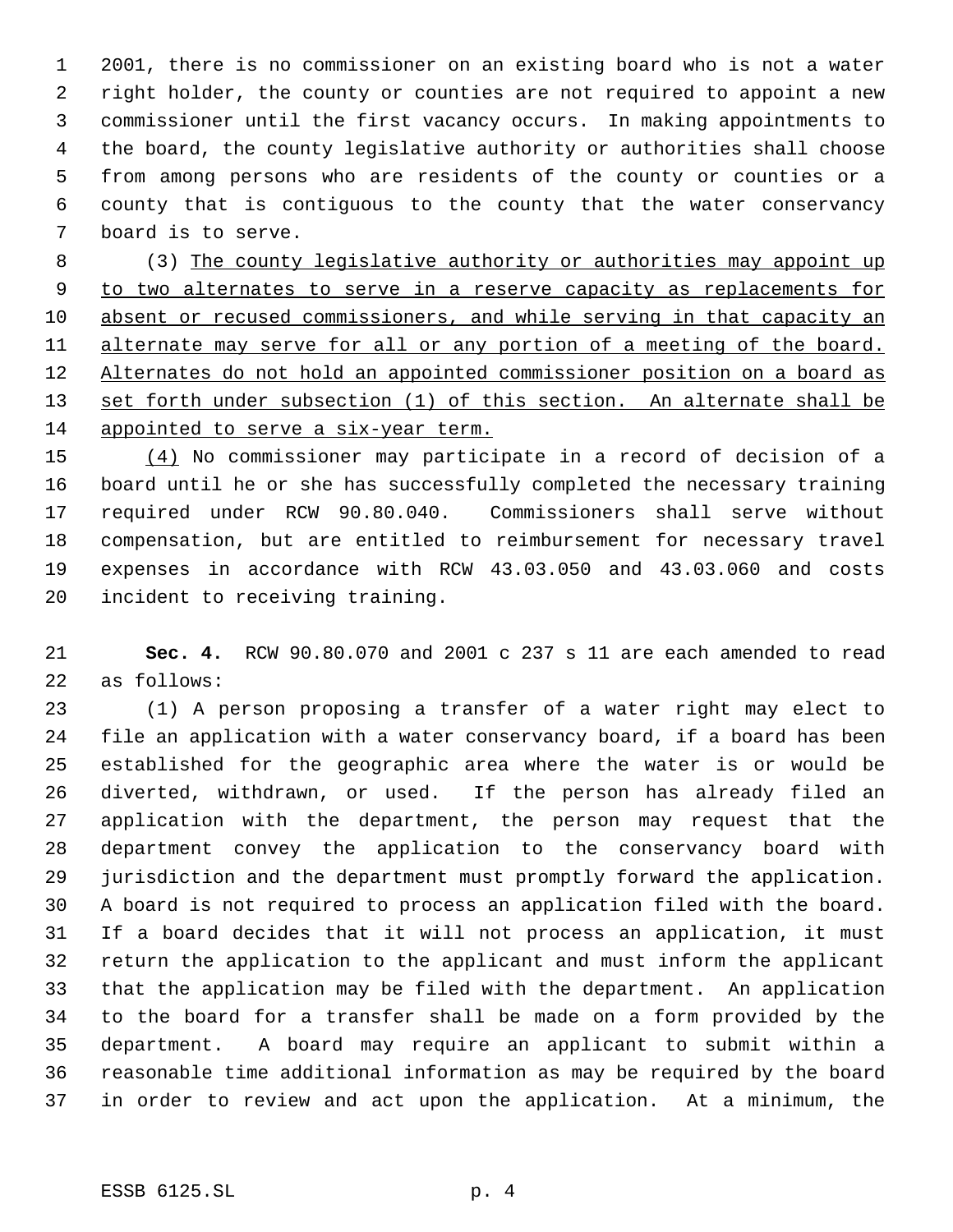application shall include information sufficient to establish to the board's satisfaction that a right to the quantity of water being transferred exists, and a description of any applicable limitations on the right to use water, including the point of diversion or withdrawal, place of use, source of supply, purpose of use, quantity of use permitted, time of use, period of use, and the place of storage.

 (2) The applicant for any proposed water right transfer may apply to a board for a record of decision on a transfer if the water proposed to be transferred is currently diverted, withdrawn, or used within the geographic area in which the board has jurisdiction, or would be diverted, withdrawn, or used within the geographic area in which the board has jurisdiction if the transfer is approved. In the case of a proposed water right transfer in which the water is currently diverted or withdrawn or would be diverted or withdrawn outside the geographic boundaries of the county or the water resource inventory area where the use is proposed to be made, the board shall hold a public hearing in the county of the diversion or withdrawal or proposed diversion or withdrawal. The board shall provide for prominent publication of notice of the hearing in a newspaper of general circulation published in the county in which the hearing is to be held for the purpose of affording an opportunity for interested persons to comment upon the application. If an application is for a transfer of water out of the water resource inventory area that is the source of the water, the board shall consult with the department regarding the application.

 (3) After an application for a transfer is filed with the board, the board shall publish notice of the application and send notice to state agencies in accordance with the requirements of RCW 90.03.280. In addition, the board shall send notice of the application to any Indian tribe with reservation lands that would be, but for RCW 90.80.055(2), within the area in which the board has jurisdiction. The board shall also provide notice of the application to any Indian tribe that has requested that it be notified of applications. Any person may submit comments and other information to the board regarding the application. The comments and information may be submitted in writing or verbally at any public meeting of the board to discuss or decide on the application. The comments must be considered by the board in making its record of decision.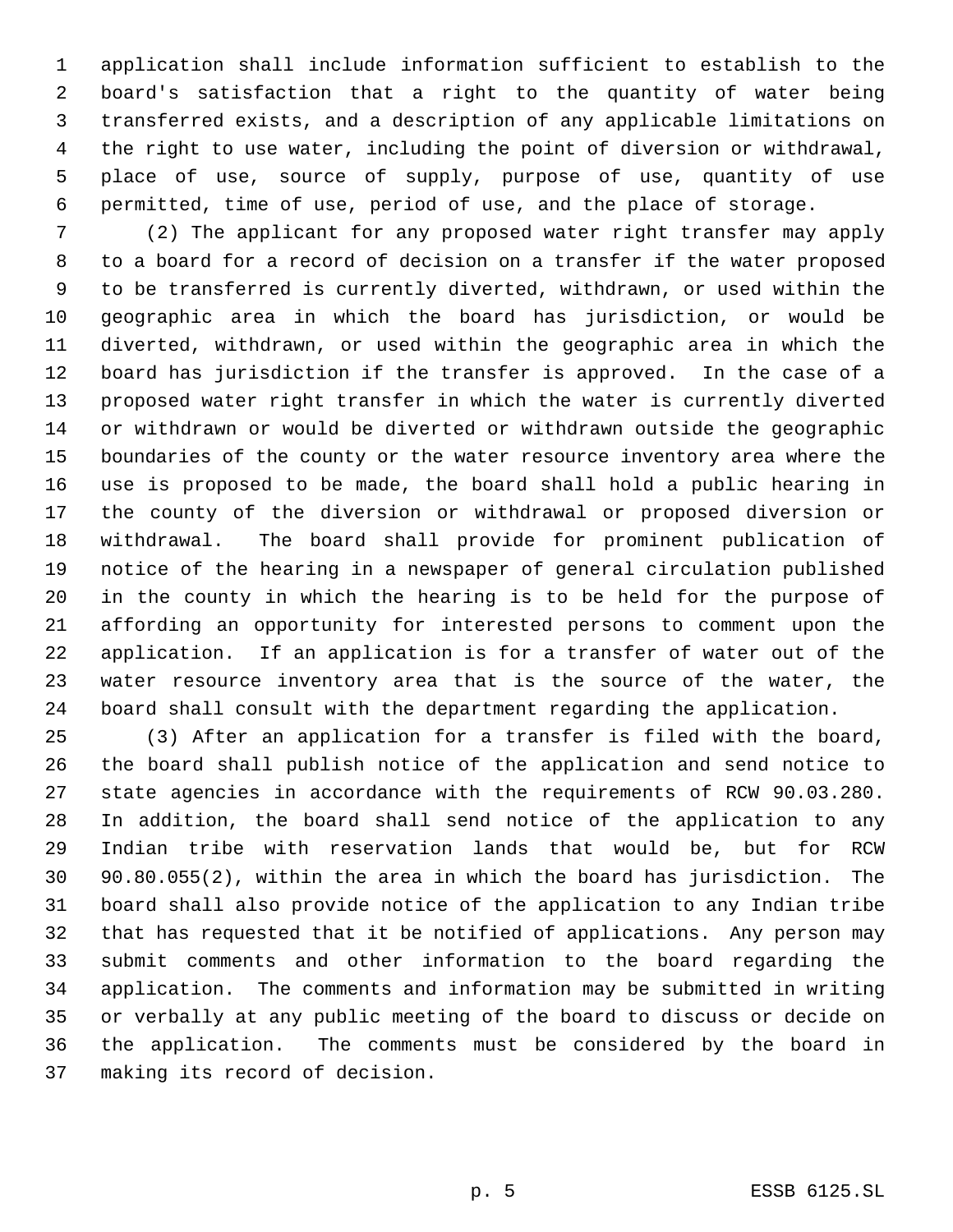(4) If a majority of the board determines that the application is complete, and that the transfer is in accordance with RCW 90.03.380, 90.03.390, or 90.44.100, the board must issue a record of decision approving the transfer, subject to review by the director. In making its record of decision, the board must consider among other things whether the proposed transfer can be made without detriment or injury to existing water rights, including rights established for instream flows. The board must include in its record of decision any conditions that are deemed necessary for the transfer to qualify for approval under the applicable laws of the state. The basis for the record of decision of the board must be documented in a report of examination. The board's proposed approval must clearly state that the applicant is not permitted to proceed to effect the proposed transfer until a final decision is made by the director. In making its record of decision, the board must consider among other things whether the proposed transfer can be made without detriment or injury to existing water rights, including rights established for instream flows.

 (5) If a majority of the board determines that the application cannot be approved under the applicable laws of the state of Washington, the board must make a record of decision denying the application together with its report of examination documenting its record of decision. The board's record of decision is subject to review by the director under RCW 90.80.080.

 (6) When alternates appointed under the provisions of RCW 90.80.050(3) are serving as commissioners on a board, a majority vote of the board must include at least one commissioner appointed under the provisions of RCW 90.80.050(1).

 (7) An alternate when serving as a commissioner in the review of an application before the board shall:

 (a) Review the written record before the board and any exhibits provided for the review or provided at the hearing if a hearing was held;

 (b) Review any audio or video recordings made of the proceedings on the application; and

 (c) Conduct a site visit if a site visit by other commissioners acting on the application has been previously conducted.

 (8) An alternate serving as a commissioner shall be guided by the conflict of interest standards applicable to all commissioners under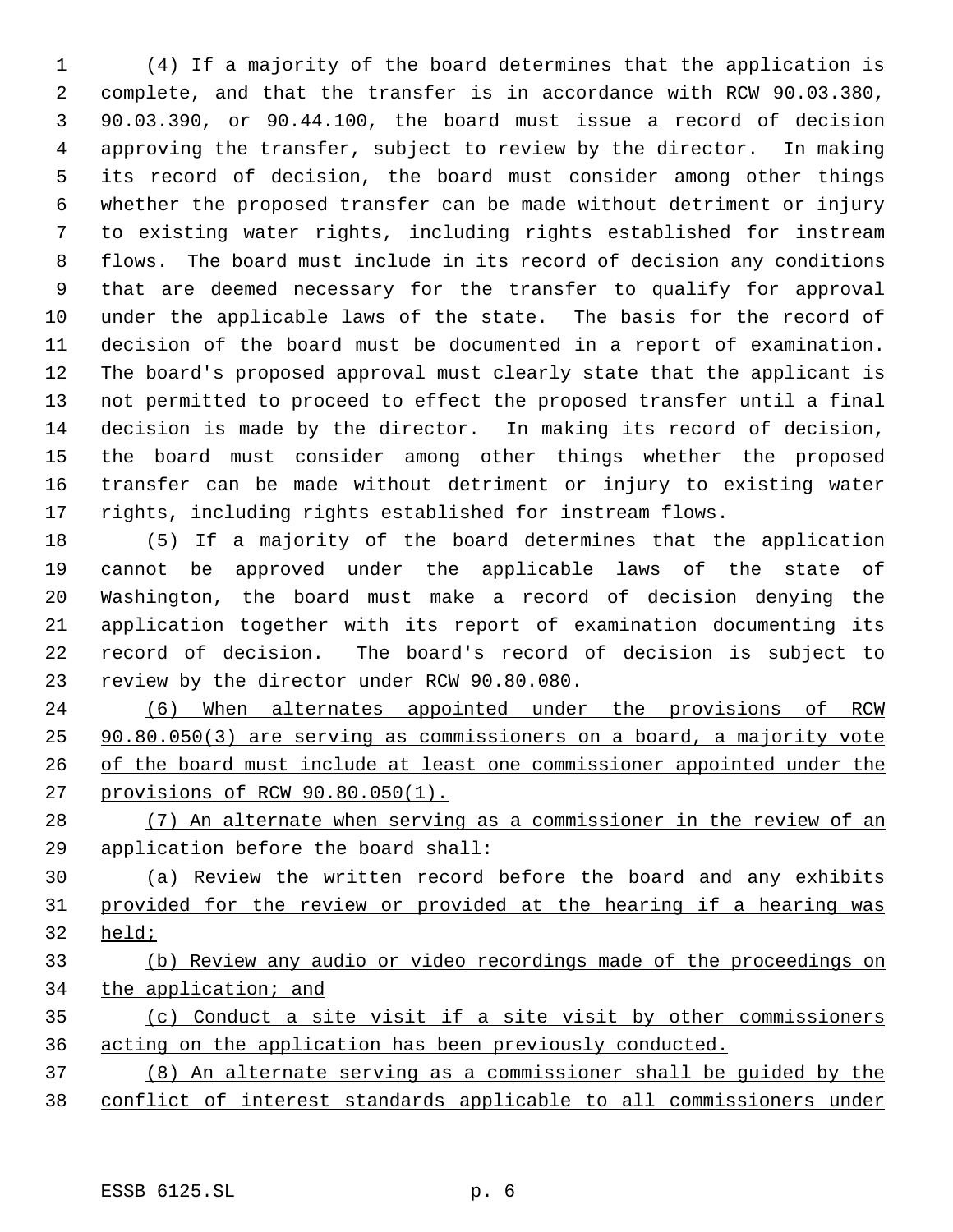1 RCW 90.80.120. The board shall provide notice of an alternate sitting 2 as a commissioner to the applicant and other participants in proceedings before the board in a timely manner to provide sufficient 4 time for any challenges for conflict of interest to be made prior to the board's decision on the application.

 **Sec. 5.** RCW 90.80.120 and 2001 c 237 s 15 are each amended to read as follows:

 (1) A commissioner of a water conservancy board shall not engage in any act which is in conflict with the proper discharge of the official duties of a commissioner. A commissioner is deemed to have a conflict of interest if he or she:

 (a) Has an ownership interest in a water right subject to an 13 application for approval before the board;

 (b) Receives or has a financial interest in an application submitted to the board or a project, development, or venture related to the approval of the application; or

 (c) Solicits, accepts, or seeks anything of economic value as a gift, gratuity, or favor from any person, firm, or corporation involved in the application.

 (2) In the event of a recusal of an appointed commissioner, an alternate may serve as a commissioner on a board and may act upon the 22 official board business for which the conflict of interest exists.

 (3) The department shall return a record of decision to a conservancy board without action where the department determines that any member of a board has violated subsection (1) of this section.

 (a) If a person seeking to rely on this section to disqualify a commissioner knows of the basis for disqualification before the time the board issues a record of decision, the person must request the board to have the commissioner recuse himself or herself from further involvement in processing the application, or be barred from later raising that challenge.

 (b) If the commissioner does not recuse himself or herself or if the person becomes aware of the basis for disqualification after the board issues a record of decision but within the time period under RCW 90.80.080(3) for filing objections with the department, the person must raise the challenge with the department. If the department determines that the commissioner should be disqualified under this section, the